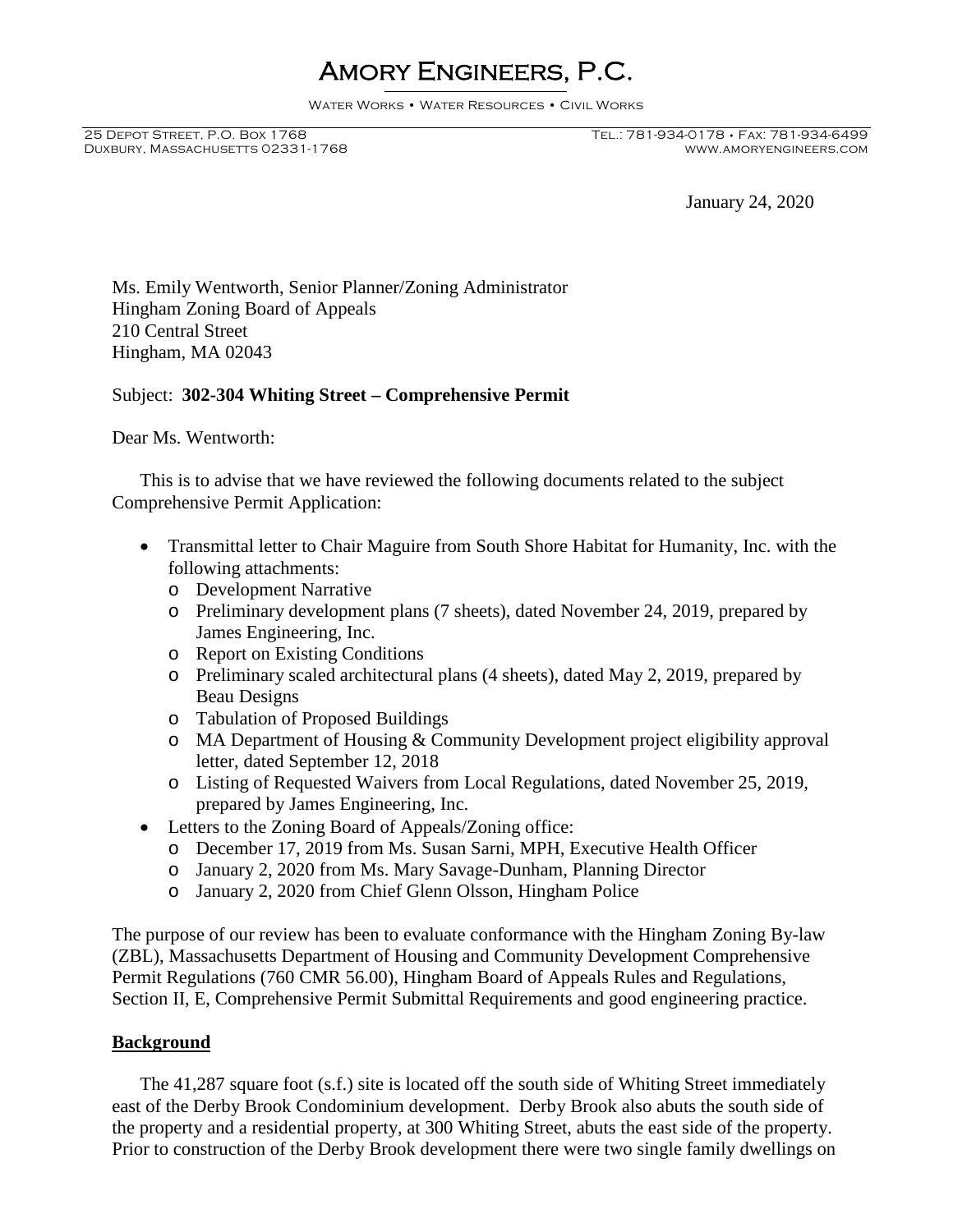the site. One of the dwellings still exists on site while the other has been removed. The remaining dwelling is accessed by a gravel driveway and reportedly served by an onsite septic system and a private well. The site is located in the Residence C Zoning District.

There is a perennial stream south of the property with associated wetlands that extend across the southwest property line with approximately 132 s.f. of wetlands on the site. Buffer zones for the wetlands and the Riverfront Area of the perennial stream are located on the site. The eastern/northeastern portion of the site is within a Zone II to a public well. Except for the southern portion of the site nearest the wetlands and a few trees near Whiting Street, the remainder of the site is cleared and consists of a gravel/grass surface.

The proposal calls for demolition of the existing dwelling, subdivision of the lot into two lots and construction of two, three-bedroom dwellings. The dwellings would be accessed by a shared, twenty-foot wide paved driveway off Whiting Street. Runoff from the driveway would be directed to a catch basin near the Whiting Street right-of-way which would discharge to a subsurface infiltration system consisting of concrete chambers surrounded by crushed stone. Roof runoff from the dwellings would also be directed to subsurface infiltration systems (drywells). Each dwelling would have an individual onsite septic system and water service would be provided by individual service connections to the water distribution system in Whiting Street. There is an existing utility pole on the site from which overhead electric/telephone/CATV lines service the existing dwelling. However, it is unclear how the proposed dwellings will be served by these utilities and whether natural gas is proposed.

# **Comments**

# General

- 1. There are access and utility easements proposed. The geometry (metes and bounds) of the easements should be shown on the plans.
- 2. An analysis should be provided to demonstrate that there is adequate access for the Hingham Fire Department's largest apparatus.
- 3. GIS mapping indicates that the dwelling on the adjacent property at 300 Whiting Street is close to the subject site's eastern property line. This dwelling should be shown on the plans to provide a perspective of how the proposed development may impact the abutter and vice versa.
- 4. Proposed grading indicates that the highest portion of the site will be lowered by about two feet. We understand that this is proposed to reduce the slope of the driveway coming up from Whiting Street. However, it appears that much of the remainder of the cut portions of the site could be regraded to reduce the amount of material that would be removed from the site. Proposed grading should be adjusted to provide for a balanced site to the maximum extent practicable.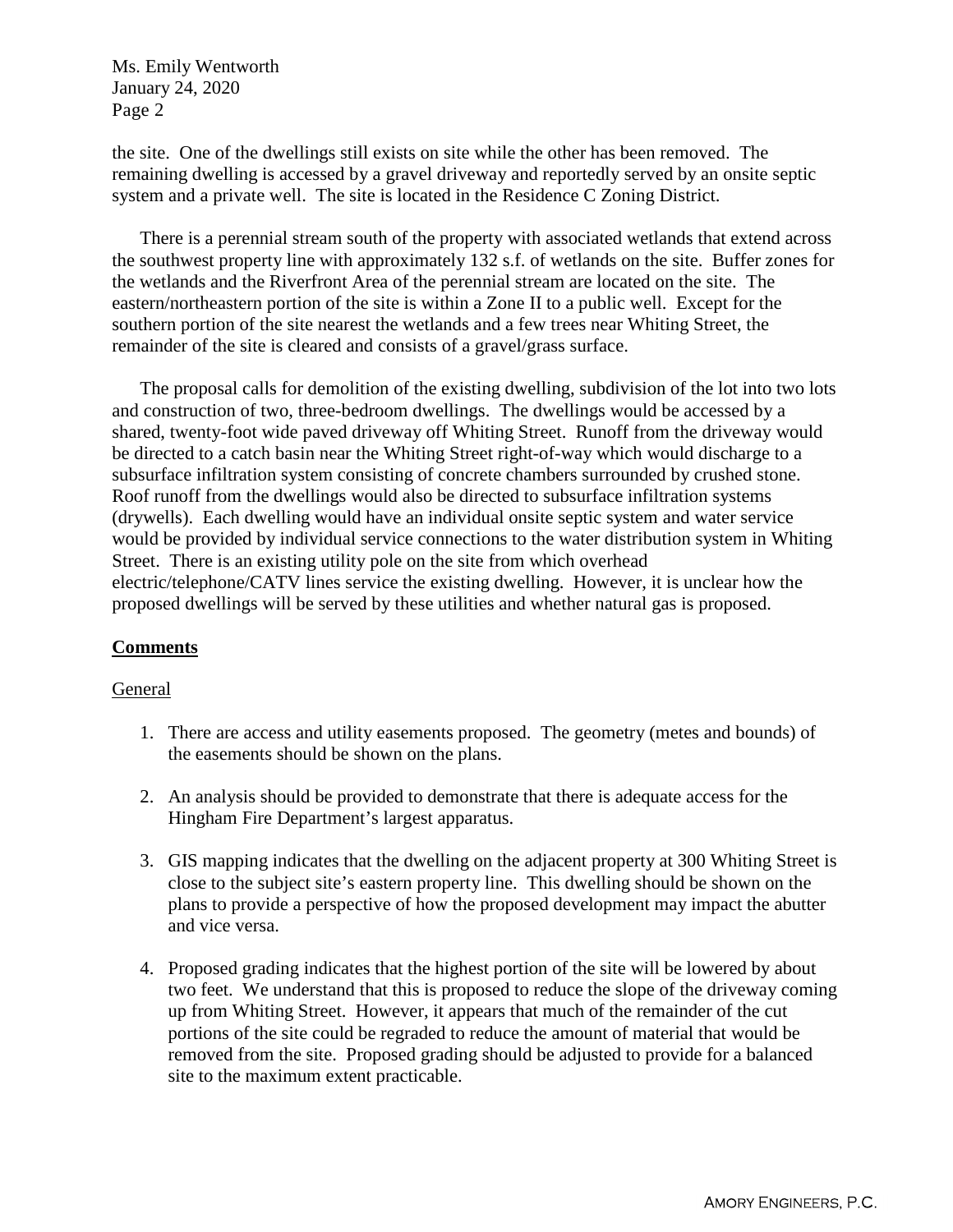- 5. The size of the proposed dwellings should be clarified. The civil site plans show them to be 24-ft. x 36-ft. whereas the architectural plans show them to be 24-ft. x 28-ft.
- 6. There appears that there may be some type of curb or berm on the northwest side of the driveway from the cutout for the catch basin extending about 38 feet southwest. We assume this would be to channel stormwater to the catch basin, however, it is not labeled.
- 7. Sight distance triangles at the driveway intersection with Whiting Street should be shown on the plans.
- 8. Proposed landscaping should be shown on the plans.
- 9. It appears that the plans are orientated so that north is toward the top of the page, however, no north arrows are shown on the plans.

#### Drainage and Erosion Control

- 1. Drainage calculations should be provided to document that post-development runoff will not exceed existing conditions. Calculations should include infiltration system sizing.
- 2. We recommend that the proposed catch basin be installed as close to the right-of-way as possible to capture the maximum amount of runoff from the driveway.
- 3. The Roadway Subsurface Stormwater Infiltration System detail on Sheet 3 should specify filter fabric on the top and sides of the crushed stone. This should be the same for the roof drain drywell(s).
- 4. There appears to be a subsurface infiltration system (drywell) located in the driveway just north of the proposed dwelling at 302 Whiting Street. However, this is not labeled and there is no proposed piping shown leading to the system. If this is a proposed infiltration system it is too close to the primary soil absorption system (SAS) for 304 Whiting Street. Title 5 requires a minimum setback distance of twenty-five feet.
- 5. The Eliminator Catch Basin Oil & Debris detail is shown on Sheet 5. The Precast Concrete Catch Basin detail should either show or specify The Eliminator in the catch basin.
- 6. Proposed erosion controls should be shown and detailed on the plans.
- 7. An operation and maintenance plan (O&M) for the stormwater system (catch basin and subsurface infiltration systems) should be submitted. O&M of the catch basin is particularly important as there is a treatment insert proposed which will require frequent maintenance.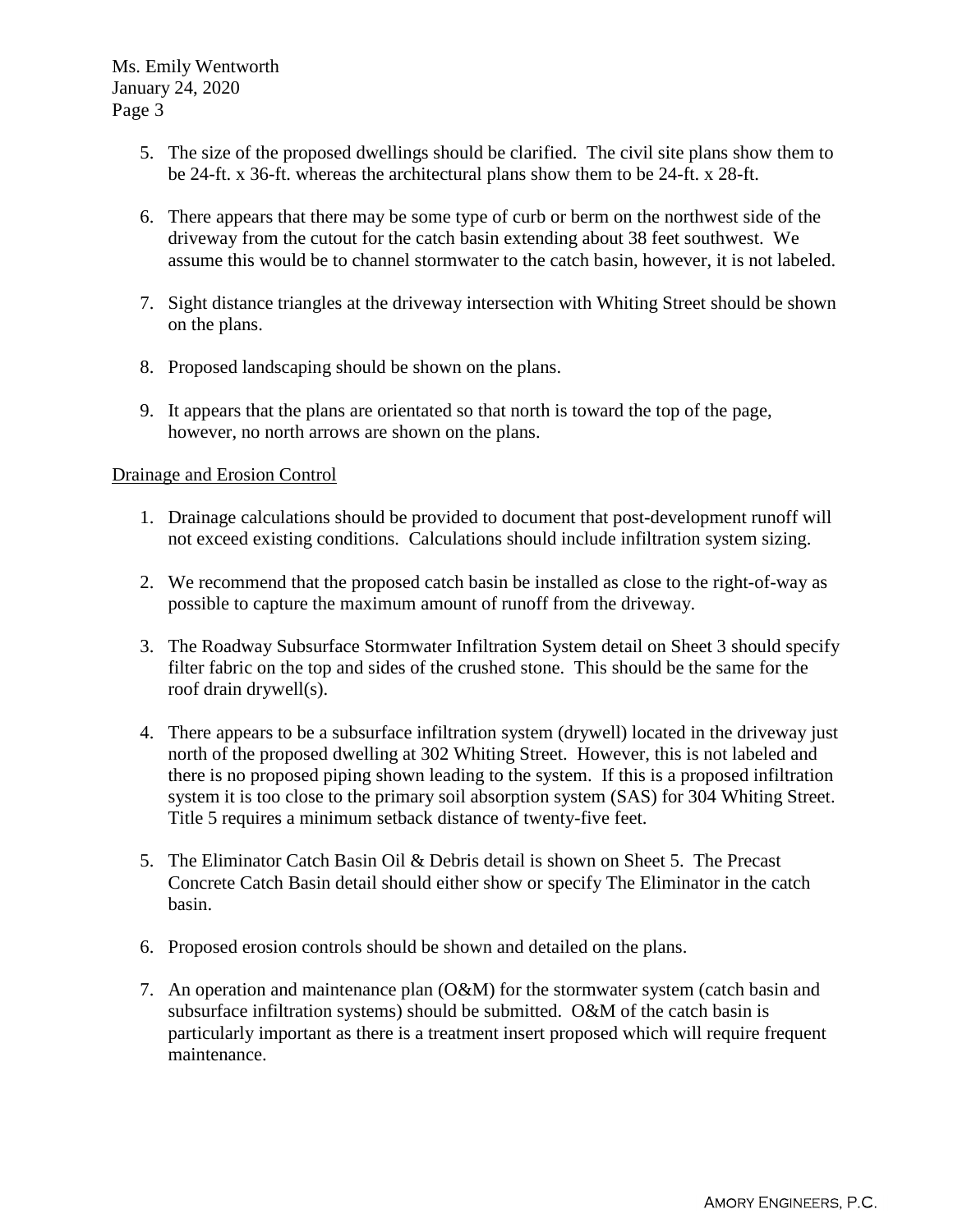# Utilities

- 1. Proposed electric/telephone/CATV and natural gas utilities should be shown on the plans.
- 2. The Application materials state that the existing dwelling is served by an onsite well "in front of the house." This well should be shown on the plans. Abandonment and decommissioning of this well will need to comply with Hingham Board of Health regulations.
- 3. We note that the proposed septic systems are completely located outside of the Zone II.
- 4. In accordance with Title 5, two deep holes are required within each primary SAS and each reserve SAS, one percolation hole and one observation hole in each. Of the eight test holes that were excavated on the site in 2003, only TP 4-4 is located within a reserve area (for 304 Whiting Street). A minimum of seven additional deep holes are required by Title 5.
- 5. Septic system for the proposed 302 Whiting Street (Sheet 6):
	- a. The Septic System Profile shows seasonal high groundwater at El. 140 and that it is based on test hole No. 2. Test hole TP 2-2 was excavated to El. 142.9, which was the lowest of the eight test holes excavated on site. Additional soil testing is required to verify that the required separation from groundwater will be provided.
	- b. As noted above, there are no test holes in the primary or reserve area so four test holes are required on this lot.
	- c. A portion of the proposed reserve area is within the 100-foot buffer to the wetlands. The Applicant has asked for a waiver from §IV.5 of the Board of Health Supplemental Rules and Regulations for the Disposal of Sanitary Sewage, which requires a 100-foot setback from wetlands. Title 5 only requires a 50-foot setback. However, it appears that the primary and reserve SAS's could be reconfigured to provide the 100-foot setback.
	- d. As currently configured, the primary SAS would not meet Title 5 breakout setback requirements.
	- e. Note 9 indicates that test hole TP 2-1 had a perc rate of 7 minutes per inch (mpi) and no other perc rates are listed. However, the soil logs indicate that all four test holes had perc rates of less than 2 mpi. (These will need to be revised with the additional test hole data that is required.)
	- f. Note 19 should be revised to list the actual distance to the well on the 300 Whiting Street property  $(\pm 153$ -ft.).
- 6. Septic system for the proposed 304 Whiting Street (Sheet 7):
	- a. Same comment as for 302 Whiting Street.